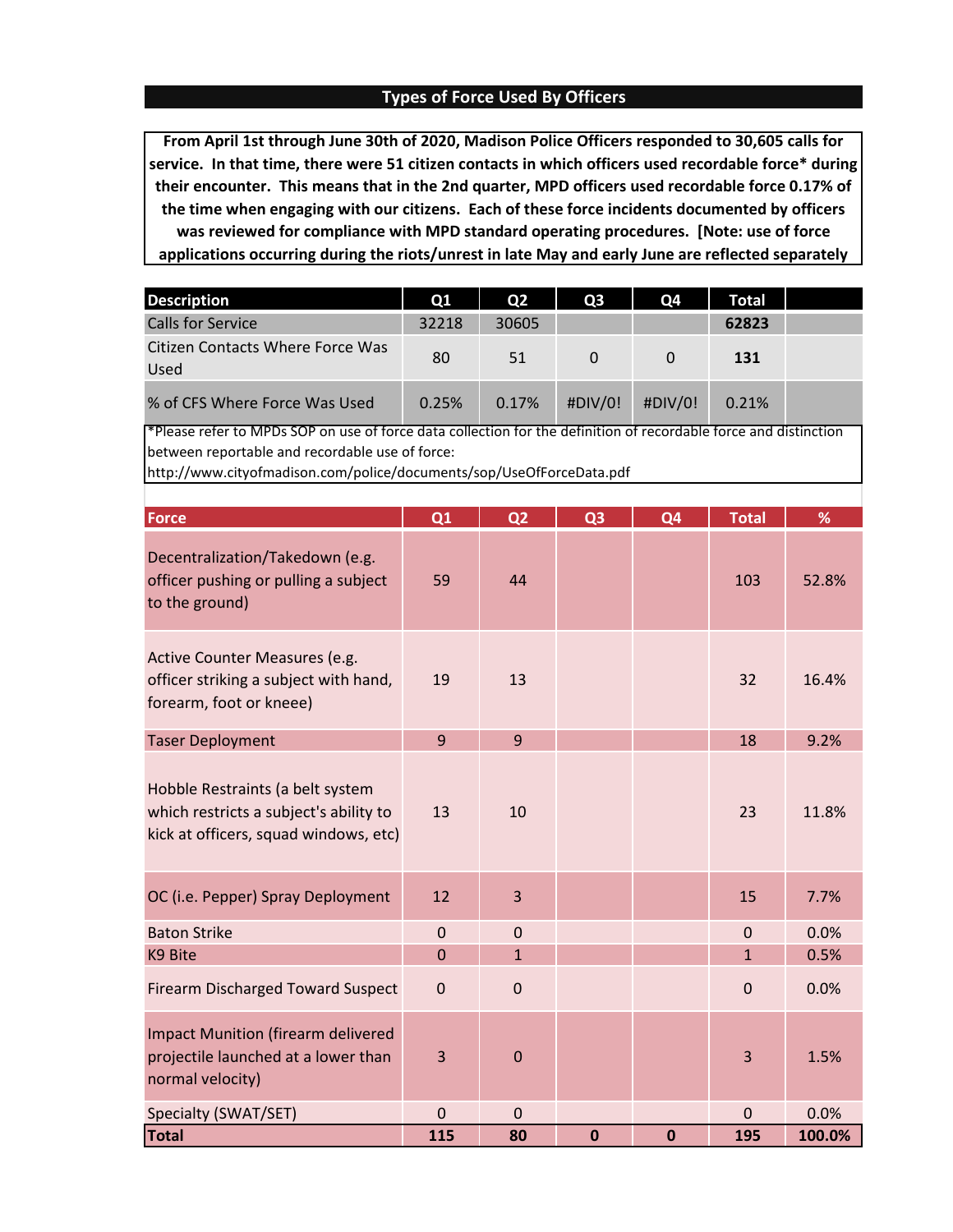| Firearm Discharged to Put Down a<br><b>Sick or Suffering Animal</b> | 12             | 11             |                |                | 23            |        |
|---------------------------------------------------------------------|----------------|----------------|----------------|----------------|---------------|--------|
| District*                                                           | Q1             | Q <sub>2</sub> | Q <sub>3</sub> | Q <sub>4</sub> | <b>Total</b>  | %      |
| West                                                                | 11             | 8              |                |                | 19            | 14.5%  |
|                                                                     |                |                |                |                |               |        |
| Midtown                                                             | 13             | 3              |                |                | 16            | 12.2%  |
| South                                                               | 5              | $\overline{4}$ |                |                | 9             | 6.9%   |
| Central                                                             | 23             | 15             |                |                | 38            | 29.0%  |
| <b>North</b>                                                        | 14             | 9              |                |                | 23            | 17.6%  |
| East                                                                | 12             | 12             |                |                | 24            | 18.3%  |
| <b>Out of County</b>                                                | $\mathbf 0$    | $\mathbf 0$    |                |                | $\mathbf{0}$  | 0.0%   |
| Within County - Assist Agency                                       | $\overline{2}$ | 0              |                |                | $\mathcal{P}$ | 1.5%   |
| <b>Total</b>                                                        | 80             | 51             | $\mathbf 0$    | $\mathbf 0$    | 131           | 100.0% |

| <b>Time of Day/Patrol Shift</b> | <b>O1</b> | <b>O2</b> | 03 | <b>O4</b> | <b>Total</b> | 1%     |
|---------------------------------|-----------|-----------|----|-----------|--------------|--------|
| 1st Detail (7am-3pm)            | 13        |           |    |           | 20           | 15.3%  |
| 3rd Detail (3pm-11pm)           | 29        | 22        |    |           | 51           | 38.9%  |
| 5th Detail (11p-7am)            | 38        | 22        |    |           | 60           | 45.8%  |
| <b>Total</b>                    | 80        | 51        |    |           | 131          | 100.0% |

**For 2019, MPD is comprised of 70% male officers as compared to 30% female officers. MPD employed about 2.5 times the number of women than the national average of 12%. The MPD officers who used force, broken down quarterly, were:**

| Officer*- Sex | 01  | O <sub>2</sub> | <b>Q3</b> | <b>O4</b> | Total | $\%$   |
|---------------|-----|----------------|-----------|-----------|-------|--------|
| Male          | 91  | 60             |           |           | 151   | 88.3%  |
| Female        | q   |                |           |           | 20    | 11.7%  |
| <b>Total</b>  | 100 |                |           |           | 171   | 100.0% |

**MPD is comprised of men and women who represent many different racial groups and is generally reflective of the general Madison population. For 2019, MPD employed 80% Caucasian officers and 20% minority officers. MPD officers who used force, broken down by quarter, were:**

| Officer <sup>*</sup> -Race | Q1             | Q <sub>2</sub> | Q <sub>3</sub> | Q <sub>4</sub> | <b>Total</b> | %      |
|----------------------------|----------------|----------------|----------------|----------------|--------------|--------|
| Asian                      | $\mathbf{1}$   | $\mathbf 0$    |                |                | $\mathbf 1$  | 0.6%   |
| African-American           | 10             | 13             |                |                | 23           | 13.5%  |
| Hispanic                   | 9              | $\overline{7}$ |                |                | 16           | 9.4%   |
| <b>Native American</b>     | $\Omega$       | 1              |                |                | 1            | 0.6%   |
| Other                      | $\Omega$       | $\Omega$       |                |                | $\mathbf 0$  | 0.0%   |
| Caucasian                  | 80             | 50             |                |                | 130          | 76.0%  |
| <b>Total</b>               | 100            | 71             | $\mathbf{0}$   | $\mathbf{0}$   | 171          | 100.0% |
|                            |                |                |                |                |              |        |
| <b>Citizen-Sex</b>         | Q <sub>1</sub> | Q <sub>2</sub> | Q <sub>3</sub> | Q <sub>4</sub> | <b>Total</b> | %      |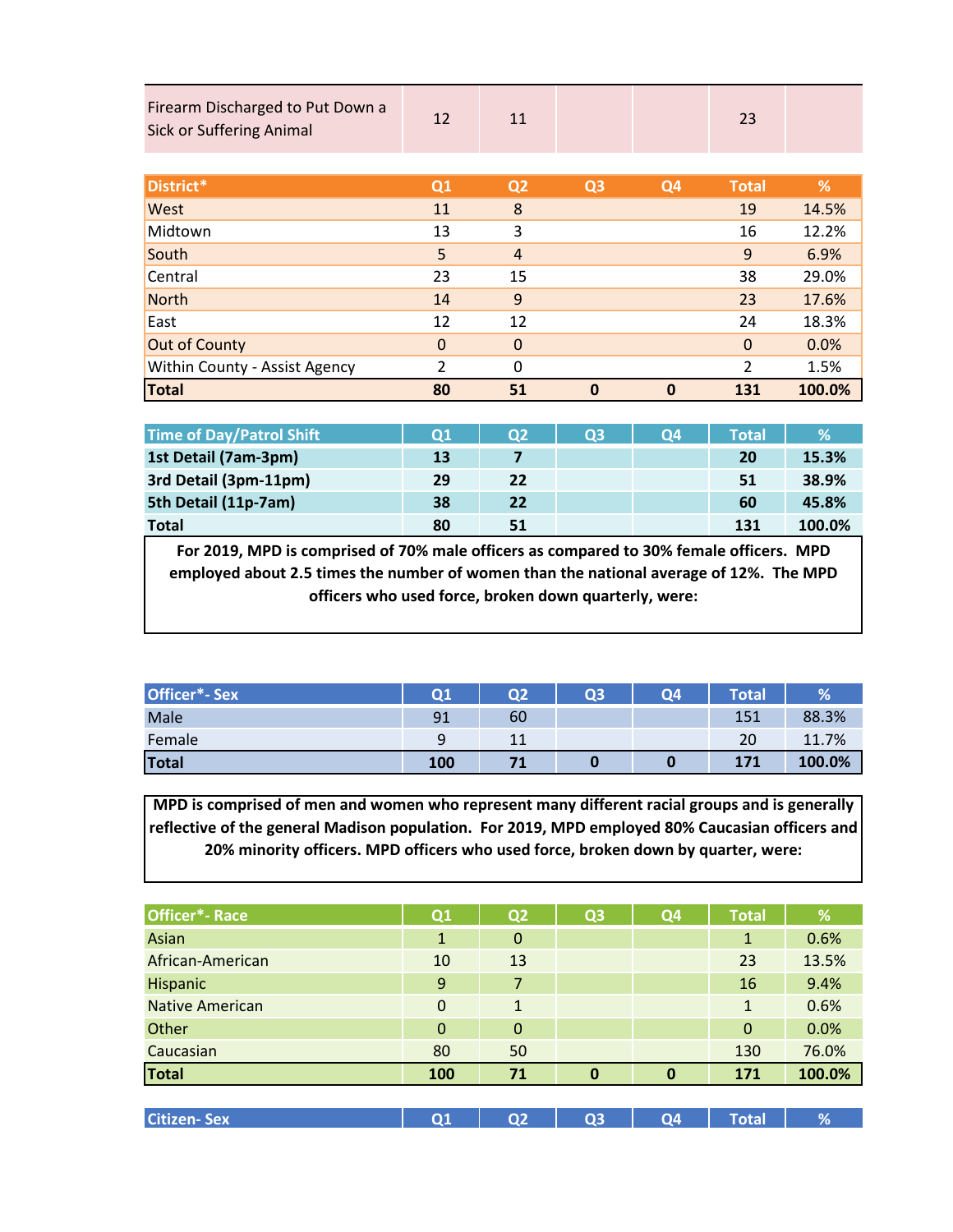| Male         | 59            | 36 |  | 95  | 72.5%  |
|--------------|---------------|----|--|-----|--------|
| Female       | $\mathcal{L}$ | 15 |  | 36  | 27.5%  |
| Unknown      |               |    |  |     | 0.0%   |
| <b>Total</b> | 80            | 51 |  | 131 | 100.0% |

| <b>Citizen-Race</b>    | Q1           | Q <sub>2</sub> | Q <sub>3</sub> | Q4 | <b>Total</b>   | %      |
|------------------------|--------------|----------------|----------------|----|----------------|--------|
| Asian                  | $\mathbf{0}$ | 2              |                |    | $\overline{2}$ | 1.5%   |
| African-American       | 35           | 28             |                |    | 63             | 48.5%  |
| Hispanic               | 14           | 3              |                |    | 17             | 13.1%  |
| <b>Native American</b> | $\mathbf{1}$ | 1              |                |    | $\overline{2}$ | 1.5%   |
| Other                  | $\Omega$     | $\mathbf 0$    |                |    | $\Omega$       | 0.0%   |
| Caucasian              | 29           | 17             |                |    | 46             | 35.4%  |
| Unknown                | $\Omega$     | $\mathbf 0$    |                |    | $\mathbf 0$    | 0.0%   |
| <b>Total</b>           | 79           | 51             | 0              | 0  | 130            | 100.0% |

| <b>Other Influencing Factors</b>                                                                    | Q1                                                | Q <sub>2</sub> | <b>O3</b>                                   | Q4 | <b>Total</b> | %     |  |  |  |  |
|-----------------------------------------------------------------------------------------------------|---------------------------------------------------|----------------|---------------------------------------------|----|--------------|-------|--|--|--|--|
| Alcohol                                                                                             | 33                                                | 12             |                                             |    | 45           | 39.5% |  |  |  |  |
| <b>Drugs</b>                                                                                        | 8                                                 | 9              |                                             |    | 17           | 14.9% |  |  |  |  |
| <b>Alcohol/Drugs Combined</b>                                                                       | 18                                                | 11             |                                             |    | 29           | 25.4% |  |  |  |  |
| Other                                                                                               | 13                                                | 10             |                                             |    | 23           | 20.2% |  |  |  |  |
| <b>Total</b>                                                                                        | 100.0%<br>72<br>42<br>$\Omega$<br>$\Omega$<br>114 |                |                                             |    |              |       |  |  |  |  |
| Broken down quarterly, the following officers used force against the following citizens, broken out |                                                   |                |                                             |    |              |       |  |  |  |  |
| by race. These numbers can reflect calls for service in which more than one officer used force      |                                                   |                |                                             |    |              |       |  |  |  |  |
| against one citizen during a single incident, or a single officer used more than one type of force  |                                                   |                |                                             |    |              |       |  |  |  |  |
|                                                                                                     |                                                   |                | against a citizen during the same incident. |    |              |       |  |  |  |  |

|           | <b>Officer to Citizen Demographics</b> |                |                         |                |                |                |        |
|-----------|----------------------------------------|----------------|-------------------------|----------------|----------------|----------------|--------|
|           | <b>Citizen Race</b>                    | Q1             | Q <sub>2</sub>          | Q <sub>3</sub> | Q <sub>4</sub> | <b>Total</b>   | %      |
|           | Asian                                  | $\Omega$       | $\overline{4}$          |                |                | $\overline{4}$ | 3.1%   |
|           | African-American                       | 32             | 27                      |                |                | 59             | 45.4%  |
| Caucasian | Hispanic                               | 18             | $\overline{4}$          |                |                | 22             | 16.9%  |
|           | Native American                        | $\mathbf{1}$   | $\overline{2}$          |                |                | 3              | 2.3%   |
|           | Other                                  | $\overline{0}$ | $\overline{0}$          |                |                | $\mathbf{0}$   | 0.0%   |
|           | Caucasian                              | 29             | 13                      |                |                | 42             | 32.3%  |
|           | Unknown                                | $\mathbf 0$    | $\mathbf 0$             |                |                | $\mathbf 0$    | 0.0%   |
|           | <b>Total</b>                           | 80             | 50                      | $\mathbf 0$    | $\bf{0}$       | 130            | 100.0% |
|           | Asian                                  | $\mathbf 0$    | $\mathbf 0$             |                |                | $\Omega$       | 0.0%   |
|           | African-American                       | 6              | $\overline{4}$          |                |                | 10             | 40.0%  |
|           |                                        |                |                         |                |                |                |        |
|           | Hispanic                               | $\overline{0}$ | $\overline{0}$          |                |                | $\Omega$       | 0.0%   |
|           | Native American                        | 0              | $\Omega$                |                |                | $\mathbf 0$    | 0.0%   |
|           | Other                                  | $\mathbf 0$    | $\mathbf 0$             |                |                | $\mathbf 0$    | 0.0%   |
| Hispanic  | Caucasian                              | 3              | 3                       |                |                | 6              | 24.0%  |
|           | Unknown                                | 9              | $\mathbf 0$             |                |                | 9              | 36.0%  |
|           | <b>Total</b>                           | 18             | $\overline{\mathbf{z}}$ | $\mathbf 0$    | $\bf{0}$       | 25             | 100.0% |
|           | Asian                                  | $\bf 0$        | $\mathbf 0$             |                |                | $\mathbf 0$    | 0.0%   |